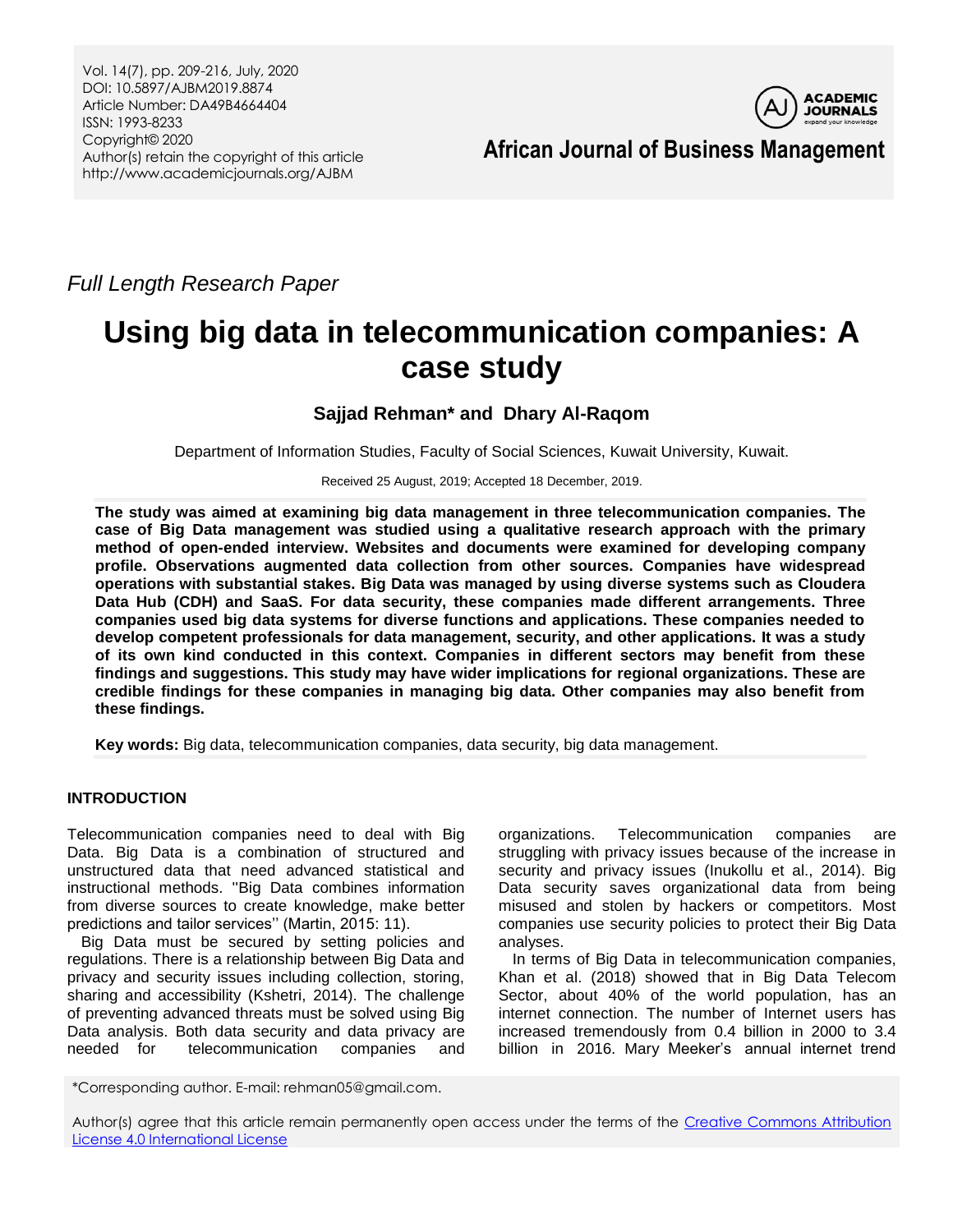report in 2016 showed that China has the biggest internet population, followed by India and the USA. Big Data in telecommunication companies require data governance which is considered of special importance.

The primary aim of this study is to examine how telecommunication companies manage Big Data since it includes personal and sensitive information for clients. Various ways and measures are used to ensure Big Data is managed and secured inside and outside telecommunication companies in Kuwait. It would cover access, control, data codes, and data segregation (Chen et al., 2014). In addition to policies and safeguards, the security rules also contain several standards and implementation specifications that address organizational requirements. It is required to protect electronic systems" equipment and data from threats, environmental hazards and unauthorized intrusion. They include restricting access to organizations' servers, computers, and information and retaining off-site computer backups.

# **Problem statement**

There is a need to examine the use of Big Data in telecommunication companies in Kuwait. Also, it is needed to study how telecommunication companies deal with Big Data and implement it in addition to security and privacy issues. It is needed to know how policies and regulations help in protecting Big Data in telecommunication companies. Besides, there is a need to investigate how Big Data is used for providing the required information in the telecommunication sector to overcome the challenges faced in implementing Big Data. This study may increase awareness among stakeholders and may build positive perceptions toward using Big Data in the telecommunication sector. Besides, the study may clarify the privacy and security issues of using Big Data.

# **Research questions**

According to the objective of the research, we have formulated the following research questions:

(i) What were policies, processes, and regulations Kuwaiti telecommunication companies use to implement and manage Big Data?

(ii) What were the challenges Kuwait telecommunication companies face in implementing Big Data?

(iii) What were the skills the staff need to have to manage and implement Big Data?

(iv) What were the strategies and processes Kuwaiti telecommunication companies need to deal with Big Data issues of security and privacy?

# **Literature review**

Here we examined how other studies viewed the issues

being addressed in this study. It explains divergent viewpoints on related issues of managing Big Data in organizations. Relevant concepts and applications, reviewed in various studies, are covered subsequently.

# **Big Data: Conceptual framework**

There are many aspects of Big Data. Géczy (2014) posits that complex systems can generate a huge amount of serviceable data. The data reflects various operational aspects such as the functionality of systems, interactivity of humans with environments and digital devices. Data also reflect internal and external stimuli from sensors. Crawford and Schultz (2014) assert that the big reliance on existing data and analysis created detailed individual profiles. Big Data exploded the scope of personally identifiable information ("PII"), which is effectively marginalized schema by avoiding current privacy protections. Furthermore, poor execution of Big Data may create additional harm by inaccurate profiles that impact an individual's life. One of the Big Data features is the ''Bought" feature. It prompts users to buy additional items that are selected by a collaborative filtering tool (Tene and Polonetsky, 2011).

Big Data needs many requirements for infrastructure. Martin (2015) contends that "Big Data combines information from diverse sources in new ways to create knowledge make better predictions or tailor services'' (p. 72). Big Data requires special technology such as computers and servers where data can be stored and analyzed. Big Data has a great impact on the future of the organization's development. Furthermore, governments serve their citizens better, hospitals are safer, and firms become more systematic.

# **Implementation of Big Data**

According to Martin (2015), Big Data is a combination of huge and complex data with advanced analytics to improve security and marketing and reduces risks. The implementation of Big Data is valuable and useful in the business sector. Frizzo-Barker et al. (2016) noted that there are several key insights into the investigation of Big Data. In terms of the theoretical foundation, Big Data remains the early-stage domain of research. The rise of Big Data starts up as a socio-technical phenomenon. Large-scale search data help business organizations to create better tools, services, and products (Boyd and Crawford, 2012). On the other hand, Géczy (2014) states that the technological explosion produced data presenting various challenges and opportunities. Big Data provides opportunities to explore new scientific domains. However, Big Data also highlights challenges ranging from acquisition and technological issues through processing and maintenance to business and social consequences.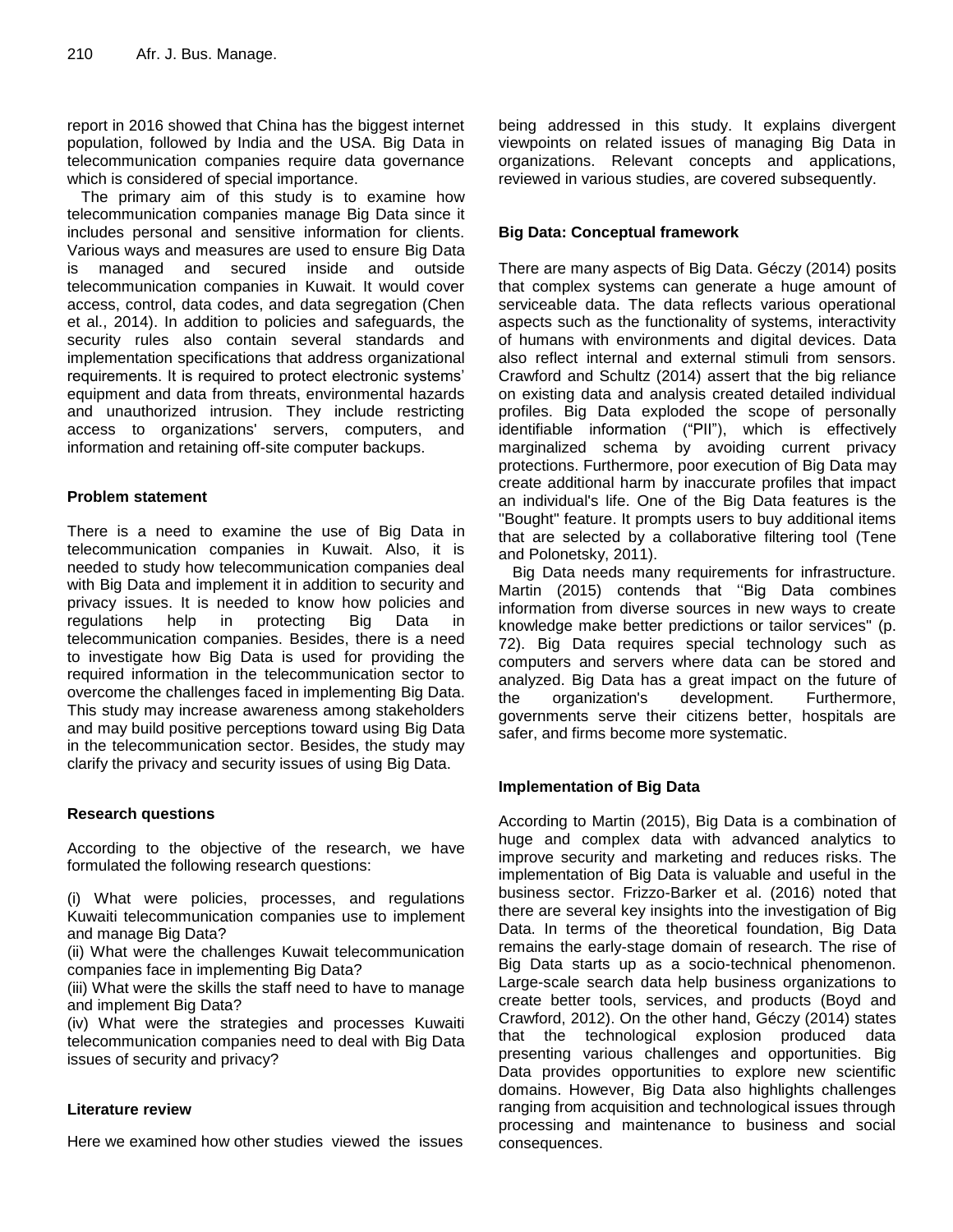## **Phases in implementation of Big Data**

Big Data has many implementation phases to achieve the desired goals for a business organization. Chen et al. (2014) focused on the four phases of the value chain of Big Data: data generation, data acquisition, data storage, and data analysis. Data generation means generating data to get something new. This phrase shows up the creativity and innovation of Big Data. Data acquisition refers to collecting data from articles, databases or other sources. Data storage refers to saving and storing it in storage for retrieving data whenever it is needed (Gamage, 2016). For each phase, there are several steps since it is a systematic way to deal with data. Each phase has a background, technical challenges, advantages, and disadvantages. Finally, it is important to examine several representative applications of Big Data, including enterprise management, Internet of Things, online social networks, medial applications, collective intelligence, and smart grid.

The features of Big Data made all sectors active in implementing Big Data. Géczy (2014) noted that the quantity of generated and stored data and the size of the data determine the value of Big Data implementation. Velocity is the speed at which the data are generated and processed to meet the demands and challenges that lie in the path of growth and development. Variability helps to handle and manage data. Veracity is the quality of captured data that also affects the analysis of Big Data. This helps people to analyze data effectively. Kshetri (2014) viewed benefits associated with implementing Big Data might be privacy, security and consumer welfare. So Big Data is not easy to be used in the business sector.

Ouyang et al. (2018) pointed out measures of network structure, determined by the network itself. The network is affected by an individual's social interactions and individual characteristics. Data quality depends on Customer Relationship Management (CRM) in a telecommunications company. The strategy of data management requires the implementation of a CRM system to avoid poor customer data quality. Also, integrating data quality and data architecture management is based on findings from the telecommunications industry. A clear example of developing data currency metrics was reported at German mobile phone providers where they provided a means of economic impact estimation of measures to improve data currency (Otto, 2011). Telecommunication companies are marked by high IT spending, Big Data volumes, legal and regulatory requirements related to security and privacy of customer data. Further, it depends on intensive consumer interaction and complex application systems.

# **Implementing Big Data in different sectors**

Joseph and Johnson (2013) noted that government

agencies, such as the US Department of Veterans can extract and analyze Big Data to more efficient and effective delivery services. Using Big Data in the public sector helps to achieve desired goals and exploit knowledge effectively. Desouza and Jacob (2014) noted that the role of Big Data in the public sector shows the limits of Big Data in the public sector need huge space and storage. Big Data needs regular updates due to continuous changes in the business and economic sector. For that reason, most organizations conduct workshops and training courses about using Big Data effectively in the public sector. Organizations implement Big Data to achieve business goals and objectives.

# **Challenges in Big Data implementation**

Big Data, also known as "data analytics," is criticized as a breach of privacy and distorting the power relationship. Hence, most organizations generate large and complex data using new predictions and generalizations. Firms making use of Big Data have targeted individuals for products based on their computer type (Martin, 2015).

Big Data helps in achieving the best results and best understanding. Big Data helps an organization to overcome weaknesses and keep strengths. Mithas et al. (2013) noted that most enterprises do not know how to use this "Big Data" in order to make decisions or solve problems related to business advantage. Big Data helps enterprises to deal with complex decisions and problems by creating a virtuous cycle for better approaches, techniques, tools and provides new insights for business analytics (Maheswaran and Asirvatham, 2018).

Data analytics helps the business to understand online communities and political movements to make better decisions (Boyd and Crawford, 2012). Analytics of Big Data can be used in the offline environment to study customers' in-store behavior to improve the layout of the product (Tene and Polonetsky, 2011).

Khan et al. (2018) made a forecast that in the year 2050, about 95% of the world population will be connected via the internet using wireless mode to connect as GSM that generates a huge amount of data for the telecom industry. Unfortunately, telecommunication companies are not ready to deal with these issues. Data mining tools and techniques are required to dig out the required data and avoid redundant data.

Joseph and Johnson (2013) claimed that descriptive analytics produce standard reports and alerts. Predictive analytics is concerned with forecasting and statistical modeling. Prescriptive analytics focuses on optimization and randomized testing. For that reason, organizations must know how to apply statistical results to improve organizational functions and achieve organizational goals.

The first challenge is the huge cost of Big Data requirements as technology, trained staff, and specialists. The second challenge is the difficulty of analyzing data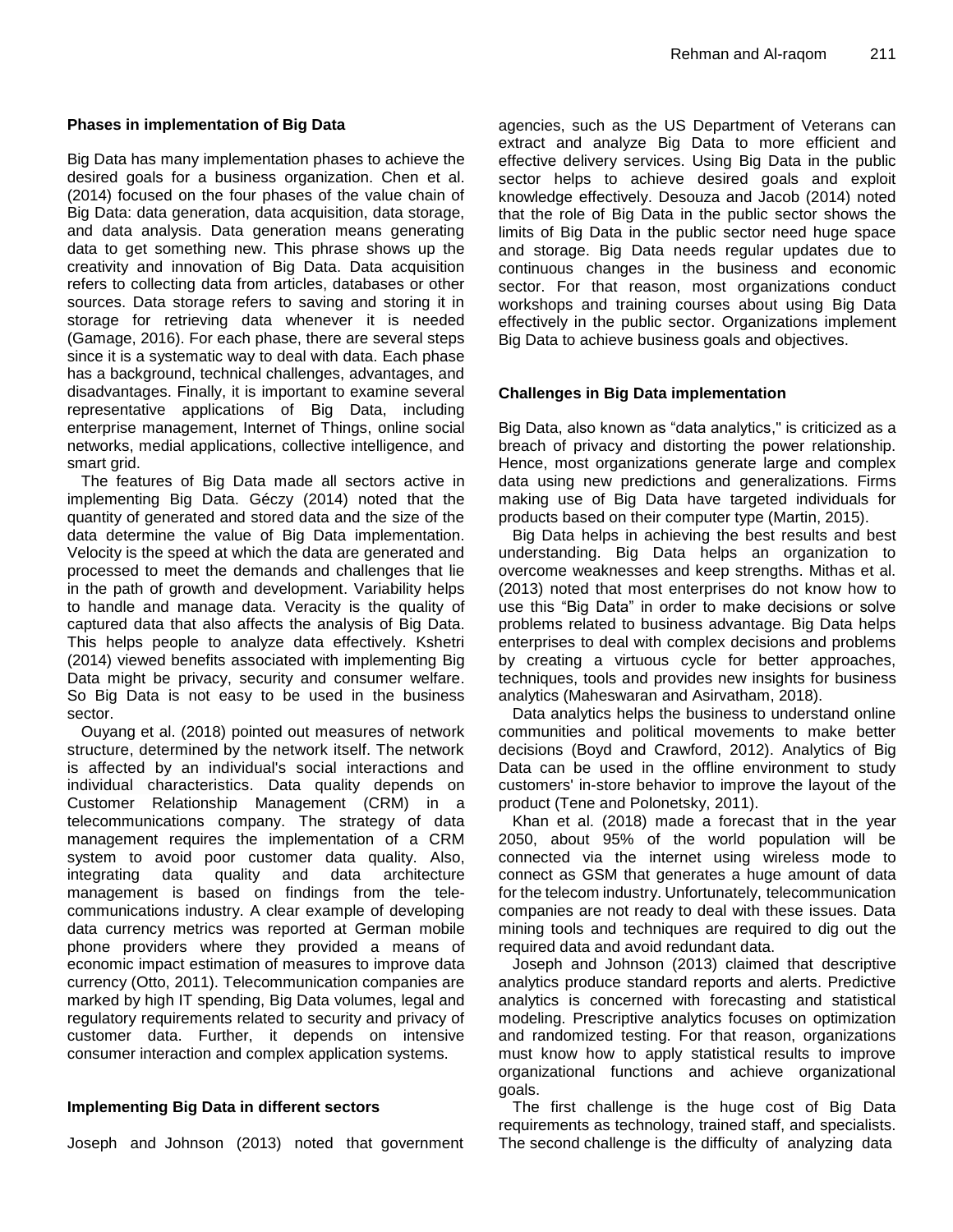since it needs special methods. Also, storing Big Data in huge spaces is a big challenge for most companies (Joseph and Johnson, 2013). The other challenge is the organization`s view toward using Big Data since some of them refuse using Big Data. However, there are some challenges related to the governments in adopting Big Data applications. In order to realize the benefits of Big Data, policy-makers need to conduct research, plan, design, and create incentives to encourage employees using it for both private and public sector entities to share, generate, implement, codify data, and set up programmers to develop appropriate skills (Saxena and Sharma, 2016). The challenges of implementing Big Data improve the understanding of the state of Big Data in decision-making for the business sector (Frizzo-Barker et al., 2016).

Big Data must be secured by setting policies and regulations. The relationship between Big Data and privacy and security issues must be examined from the standpoints of data collection, storing, sharing, and accessibility (Kshetri, 2014). Also, privacy, security, and welfare vary across consumers of different levels of sophistication and vulnerability.

# **Security considerations**

Most companies use security policies to measure their Big Data analyses. Big Data security saves organizational data from being misused and stolen by hackers or competitors and measures are used to ensure security for Big Data inside and outside the organization as access control, data codes, and data segregation (Chen et al., 2014).

In addition to the policies and safeguards, the security also contains several standards and implementation specifications that address organizational requirements. It is required to protect electronic systems, equipment, and data they hold from threats, environmental hazards and unauthorized intrusion. They include restricting access to organizations' servers, computers, and information and retaining off-site computer backups. Various ways and measures are used to ensure security inside and outside the organization (Chen et al., 2014).

Big Data has many predictive privacy harms. ''Personal harms emerge from the inappropriate inclusion and predictive analysis of an individual's data without their knowledge or express consent'' (Crawford and Schultz, 2014: 94).

Big Data has serious privacy problems. The content of Big Data is gathered from online user interactions and infrastructure sensors, online transactions, search queries, health records, communication networks, and mobile phones. Various types of data collection are used in contexts of direct marketing, behavioral advertising, third-party data brokering, or location-based services.

These data types should be solicited and granted. The focus should direct to express consent and data

minimization with little appreciation for the value of data uses (Tene and Polonetsky, 2011).

Thus, Big Data is an effective tool that telecommunication companies can use beneficially. The implementation of Big Data has various ethical issues. The ethical issues include the security and privacy of Big Data. The afore-cited studies have pointed to the need that, each public Company and organization should resolve ethical issues of security and privacy in the process of implementation and eventual evaluation of Big Data.

# **METHODOLOGY**

This study uses an exploratory and explanatory research design to "better understand the problem on hand and reduce the latter"s degree of ambiguity" (Hejase and Hejase, 2013: 113). In addition, a qualitative research approach is implemented whereby the data collection used in this case study had a combination of reviewing website content, the conduct of interviews, and observation of sites of these companies. For the sake of anonymity, we have used labels of Company A, Company B, and Company C in this study. The interview contained a list of open-ended questions.

## **Sampling**

A non-probabilistic sampling is used whereby participants of this study were chosen conveniently based on their willingness to participate. Participants were the managers in three companies working in the telecommunication sector in Kuwait. From each company, three participants were selected to be included in the study for a face-to-face interview. The participants were nine officials having different positions as managers, team leaders, and other responsible officers for Big Data in these companies.

## **Review of websites**

This review provided a basic profile of the three telecommunication companies of Kuwait, their background, operations, services, and contact details for officers.

## **Conduct of interview**

An interview was used to collect data. It included different types of questions. The first section included demographic questions seeking information about the participants and general information. The second section included open-ended questions about facts, perceptions, and opinions about using Big Data in three telecommunication companies. The focus of the interviews was around the following points:

- (i) The system used to manage Big Data
- (ii) Management and organization of Big Data in Company
- (iii) Challenges faced in Big Data management
- (iv) Staffing situation, potential, and prospect for managing Big Data
- (v) Handling and managing security of Big Data
- (vi) Policies and regulations used for protecting Big Data

(vii) Skills needed for Big Data management and applications, particularly about privacy and security

- (viii) Challenges in managing Big Data
- (ix) Strategies used to deal with emergency issues in dealing with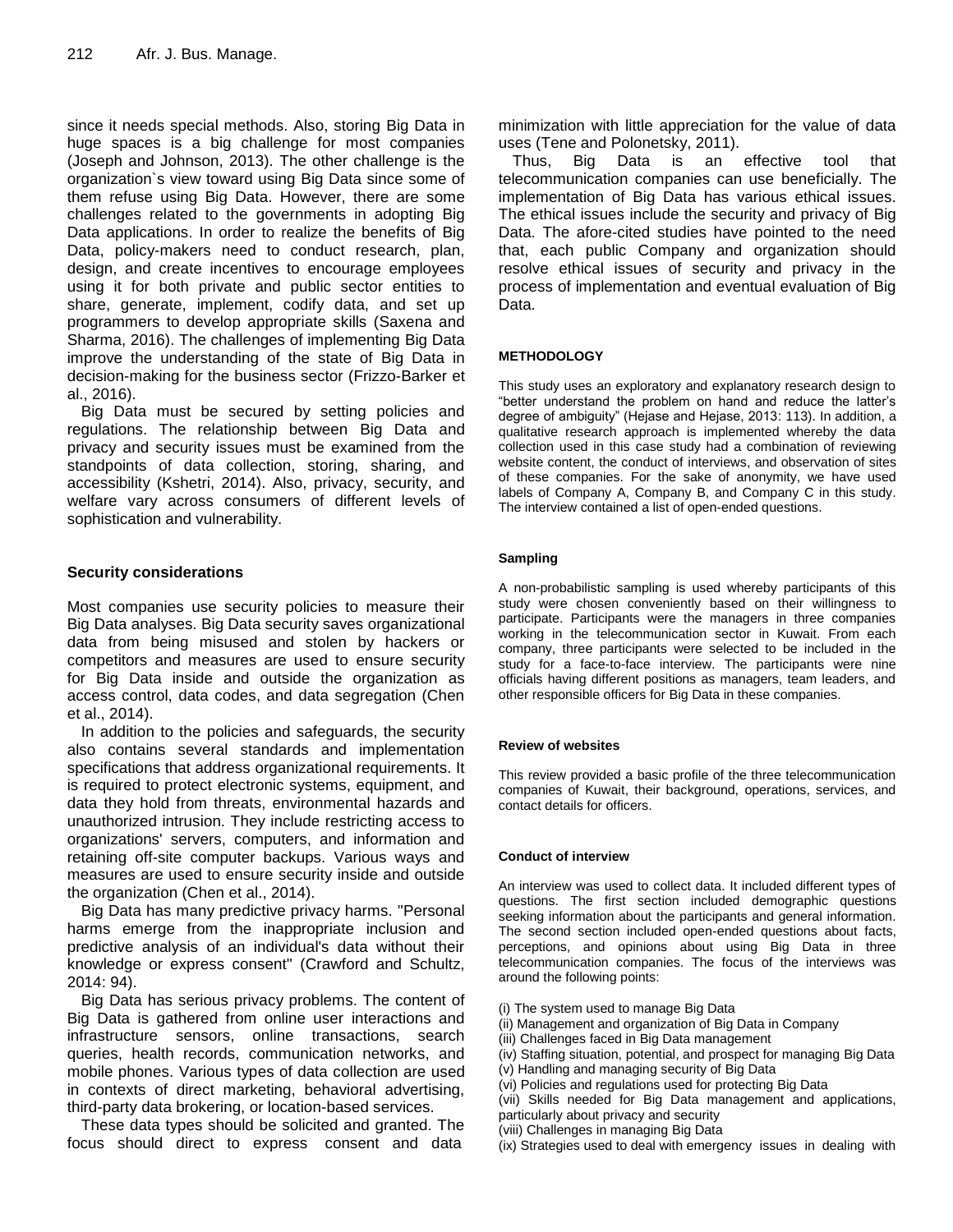Big Data

## **Use of observation**

The interviewees were keenly observed for their extra-verbal cues and expressions. Also, available documents were used to ascertain profiles of the participant companies, their stakes, clientele, and market penetration. This provided valuable input that was useful in drawing suggestions for this research.

#### **Data collection**

Interviews were conducted with participants from three telecommunication companies A, B, and C. Interviews were conducted during working hours in the morning and it took averagely 25-30 min. Data collected through interviews were qualitatively analyzed.

## **Findings**

The participants in this study were both male and female. It was found that 4 participants were male and 5 were female. As per the positions of participants, they were 4 managers, 3 directors, 1 operation manager, and 1 manager of billing operation (Table 1).

#### **Company profile**

Table 1 shows the number of employees, categories of staff, founding date, market capitalization (in millions of Kuwaiti dinars), authorized share capital, and principal activities. In terms of the number of employees, Company A had 530 employees, Company B had 487 employees, and Company C had 420 employees. It is a close range, as numbers fell between 420 to 530.

Concerning categories of employees, Company A provided cloud data services, mobile, software, telecommunications, Company B had the business of mobile and telecommunications, while<br>Company C dealt with infrastructure, mobile, and C dealt with infrastructure, mobile, and telecommunications. In terms of market capitalization, Company A marked 1,968 million, Company B recorded 365 million, and Company C had 365 million. Company A was founded in 1983, Company B in 2008, and Company C in 1987. The authorized share of Company A is 432 million Kuwaiti Dinar, while Company B had 50 million Kuwaiti Dinar, and Company C also had 50 million Kuwaiti Dinar. In terms of principal activities, Company A dealt with purchase, delivery, installation, management, and maintenance of mobile telephones, paging systems, and investing in financial portfolios managed by specialized companies and institutions. Company B had principal activities of purchase, supply, installation, operating and maintaining wireless telecommunications devices and equipment (mobile telecommunication, calling system, and other wireless services). Company C dealt with the supply and provision of mobile telephone and paging systems and related services in Kuwait. Portfolio managers invested surplus funds in shares and other securities.

Table 2 shows that the three telecommunication companies are using different analysis and operations in using Big Data. Company A used technical and business (Revenue generation and customer experience) for data analysis. The number of employees using Big Data was about 25. Company A used Big Data for data mining and report analysis. Company B used it for customer analytics and behavioral analytics. The number of employees using Big Data was 25+. This Company did not specify any operations for using Big Data. Company C used database offloading and log analysis for Big Data analysis.

Only 2 employees used Big Data in Company C. In terms of operations of using Big Data, Company C used database analysis. All the participants responded to the interview questions. Their statements were in text form, which has been analyzed subsequently.

## **Systems used for Big Data and management**

The participant from Company C responded that they used Cloudera Data Hub (CDH) and the participant from Company B said that they used SaaS. Company A also used Cloudera. Two companies A and C used the same system. The participant from Company A responded that they had outsourced to Cloudera Enterprise to manage their Big Data. Company B used an enterprise's data warehouse which works as the base to supply data to the SaaS platform. The participant from Company C responded that it was business as usual and they found it part of any typical system.

### **Challenges in implementation**

In Company A, challenges were reported to be knowledge-related and their applications of five Vs, which are volume, velocity, variety, veracity, and value. In Company B, the major challenge noted was how to pool data into a single source of database. It is also recommended to maintain a single source for data such as EDW/BI solutions. The participant from Company C found that their challenges included lack of experience of staff, need to learn new technologies, and managing performance.

## **Security management**

The participant from Company A said that security issues can be resolved by using different authentication channels and integrating with sources like Kerberos and directories. It was found that in Company B, privacy issues and access to data were strategically compartmentalized, based on the level of authorization. Further, a data analysis solution was used as a premise-based solution, making data inaccessible to general consumers. The participant from Company C responded that by using commercial Big Data product of Cloudera or Norton works, they have added many security features to open source.

The participant from Company A stated that they used different policy regulations for Big Data specifically for their organization. National regulation policies were applied to avoid a data breach. The participant from Company B stated that they did not see any specific regulation for data protection in the Middle East. There are general GDPR regulations that organizations need to comply with. Data classification levels are implemented to restrict sensitive information for customers because data in the telecommunication sector is internal and confidential. Company C respondent viewed that internal security policy has been updated to match new Big Data technology. For managing security, the participants were asked about the skills staff should possess. In Company A the participant stated that their staff needed knowledge of Linux Administration, System Administration Knowledge, and Cluster Administration. In Company B staff was expected to be proficient users of CISA and having sound experience of information security practices. The participant from Company C noted that OS skills were useful strategies for staff.

#### **Challenges in Big Data management**

The participant from Company A observed that dealing with new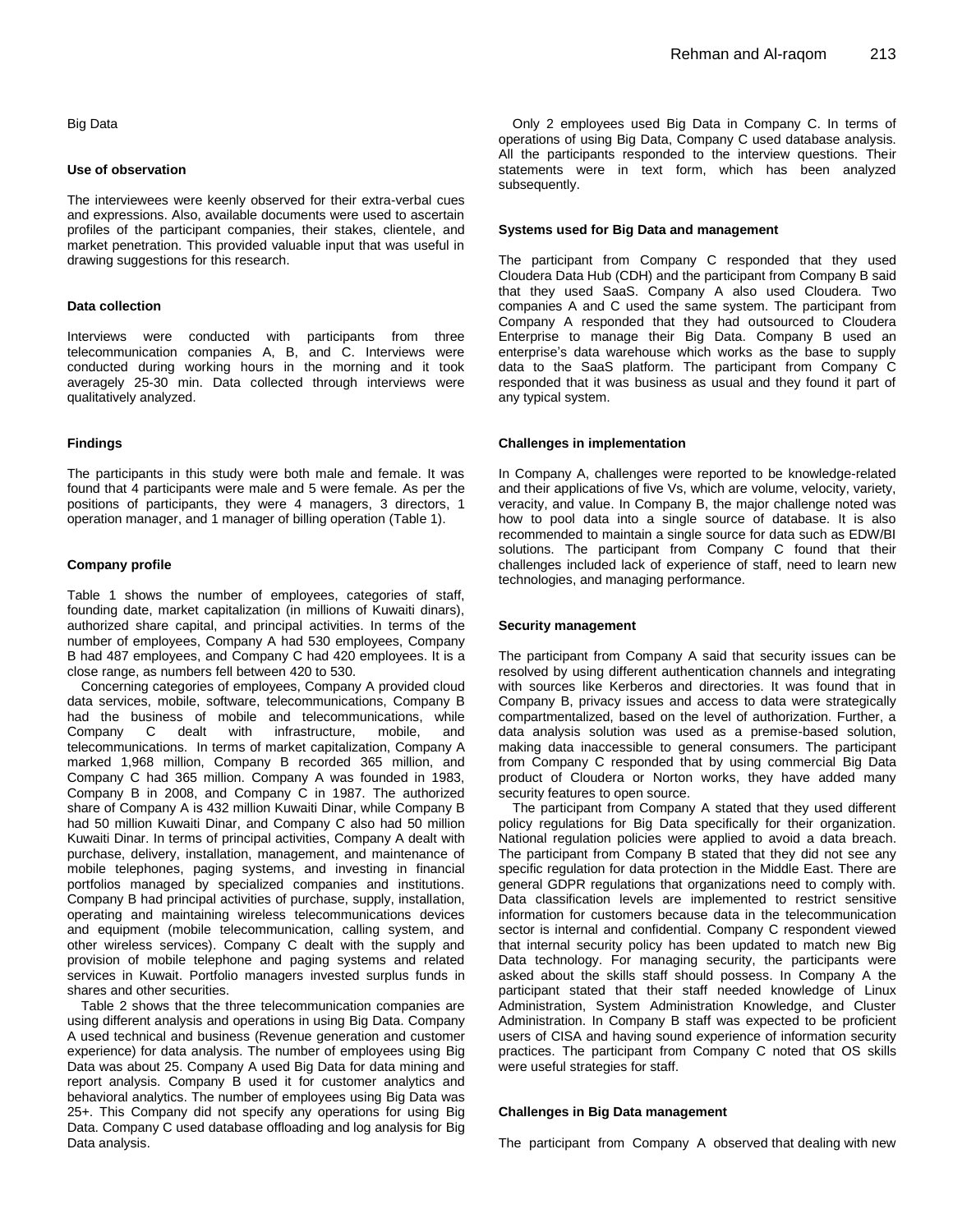## **Table 1.** Company profile.

| Information                     | Company A                                                                                                                                                                                         | Company B                                                                                                                                                                                       | Company C                                                                                                                                                                                                                |
|---------------------------------|---------------------------------------------------------------------------------------------------------------------------------------------------------------------------------------------------|-------------------------------------------------------------------------------------------------------------------------------------------------------------------------------------------------|--------------------------------------------------------------------------------------------------------------------------------------------------------------------------------------------------------------------------|
| Number of Employees             | 530                                                                                                                                                                                               | 487                                                                                                                                                                                             | 420                                                                                                                                                                                                                      |
| Categories                      | Cloud Data Services, Mobile, Software,<br>Telecommunications                                                                                                                                      | mobile telecommunications service                                                                                                                                                               | Mobile.<br>Infrastructure.<br>Telecommunications                                                                                                                                                                         |
| <b>Founded Date</b>             | 1983                                                                                                                                                                                              | December 2008                                                                                                                                                                                   | 1987                                                                                                                                                                                                                     |
| Market Capitalization (Million) | 1.968.812                                                                                                                                                                                         | 365.488                                                                                                                                                                                         | 365.424                                                                                                                                                                                                                  |
| Authorized share capital        | 432.705.890.900 Kuwaiti Dinar                                                                                                                                                                     | 50.000.000.000 Kuwaiti Dina                                                                                                                                                                     | 50,403,276.000<br>Kuwaiti Dinar                                                                                                                                                                                          |
| Principal activities            | purchase, delivery,<br>installation,<br>⊺he<br>maintenance of<br>management, and<br>mobile telephone and paging systems.<br>Investing in financial portfolios managed<br>by specialized companies | Purchase, Supply, install, operate and<br>maintain wireless telecommunications<br>equipment<br>devices<br>(mobile<br>and<br>telecommunication, calling system, and<br>other wireless services). | provision<br>mobile<br>Supply<br>and<br>0f<br>telephone and<br>paging systems and<br>related services in Kuwait. Investing<br>surplus funds in shares and other<br>securities<br>portfolio<br>managed<br>by<br>managers. |

 $N=9$ .

## **Table 2.** Big Data Analysis and Operations.

| Companies                          | Companv A                                                                            | Company B                                            | <b>Company C</b>                        |
|------------------------------------|--------------------------------------------------------------------------------------|------------------------------------------------------|-----------------------------------------|
| Areas of using Big Data            | Technical (cost saving) and business (revenue<br>generation and customer experience) | analytics<br>and<br>Customer<br>behavioral analytics | Database offloading and log<br>analysis |
| Number of employees using Big Data | Appx. 25                                                                             | $25+$                                                | Only 2                                  |
| Operations done by using Big Data  | Reporting analysis<br>Data mining                                                    | <b>NC</b>                                            | Database analysis                       |

 $N=9$ .

systems was problematic if the users did not have the right skills and knowledge. Besides, Big Data is a major asset with its large volume and a wide variety of components. This becomes a challenge that these data are appropriately used. The participant from Company B stated that dealing with Big Data was not problematic if the expectations were crafted. The participant form Company C maintained that Big Data was not problematic, but hard work and knowledgeable staff provided solutions.

#### **Managing emergencies**

The participant from Company A noted that prompt availability and disaster recovery were the keys to alleviate issues of data loss. The participant from Company B responded that the strategies for dealing with emergency issues followed Company"s management strategies, as they have contingency plans for emergency issues. According to the participant from Company C, they followed the same incident management process, which was used in other practices in the organization.

## **DISCUSSION**

Big Data are a critical resource telecommunication companies have to deal with. It has privacy and security issues, which cost these companies significantly. Big Data requires intellectual assets and skills and capable professionals can manage it. Telecommunication companies use different systems to deal with Big Data in Kuwait, depending on their needs and goals. Big Data's application may provide an edge to telecommunication companies against their competitors.

Telecommunication companies need more awareness about the volume of data requiring deeper analysis of customer behavior, interests, and service usage patterns. Big Data have definite values for telecommunication companies in adding value-added services. The increasing adoption of smartphones is causing major innovative initiatives for the expanding market of mobile applications using the internet. Telecommunication companies have access to huge amounts of data sources, for example, customer profiles, location data, apps downloaded, device data, network data, customer usage patterns, etc. These are major opportunities for these companies despite their challenging overtones. Many requirements are required for Big Data infrastructure. Big Data benefits from a combination of information from different sources to create knowledge, make better solutions, and offer valuable services.

Telecommunication companies are expected to serve their consumers better if the information is well treated for the privacy of personal information and the security of transactions. These ideals can be achieved as these companies' Big Data is managed systematically. The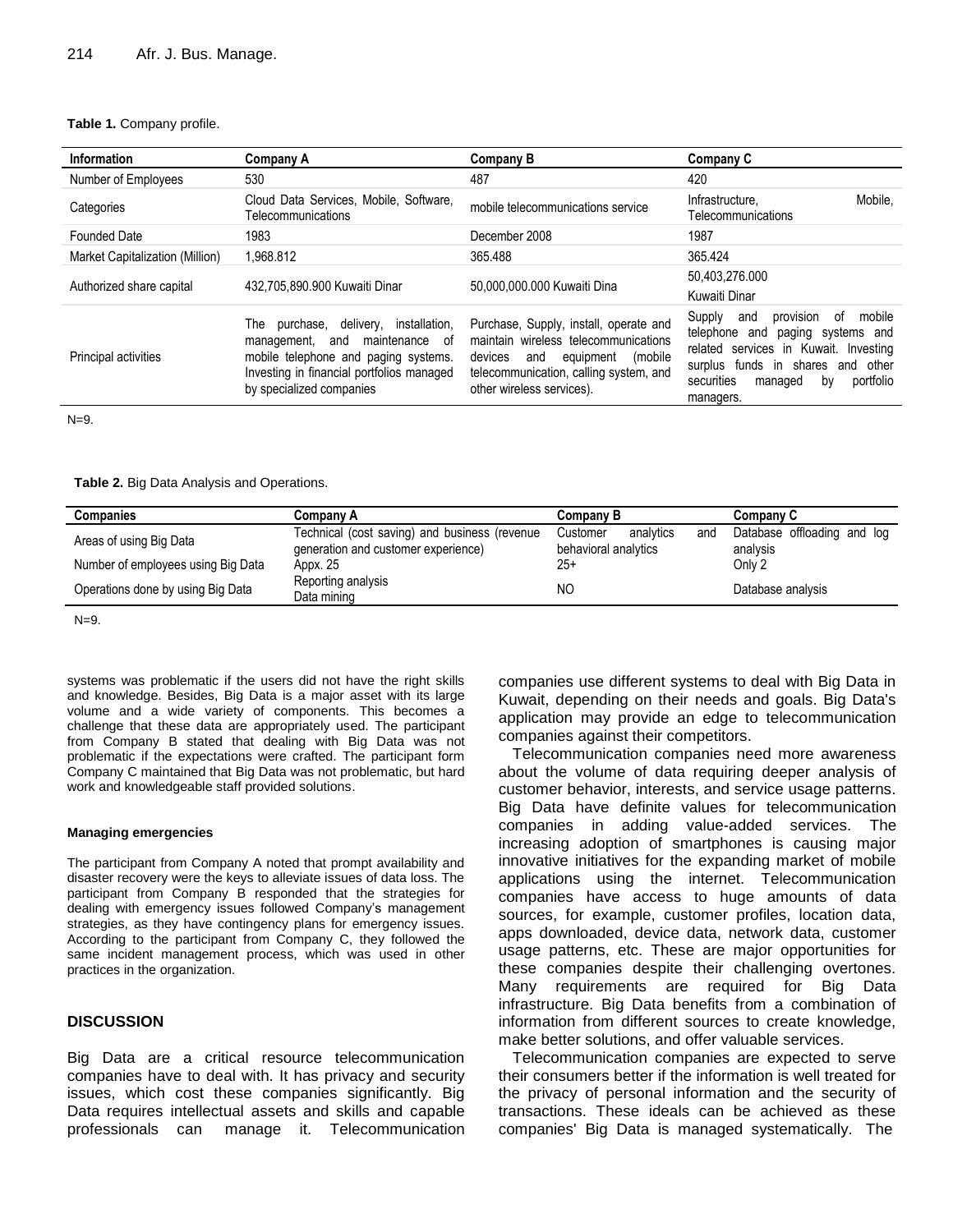security concerns have widely been discussed in many studies (Chen et al., 2014; Crawford and Schultz, 2014; Tene and Polonetsky, 2011). This way Big Data should have a major impact on the development of the telecom industry, Big Data management requires special skills and techniques such as computers and IT skills and problem-solving skills.

Saxena and Sharma (2016) were concerned about human resource aspect of the big data management. We have noted the difficulties of dealing with Big Data can be overcome by promoting employees' competencies about Big Data use, implementation, and critical aspects of privacy and security. Big Data need to be protected from misuse and damage by hackers and security breaches. These companies need to enforce strict measures for ensuring the protection of security and privacy of Big Data.

Big Data may create serious concerns for millions of subscribers of these three companies if appropriate strategies and policies are not developed. These companies need to manage this vital resource with the utmost care, foresight, and vision. Millions of records are transacted regularly in these companies and the amount of traffic needs to be monitored with keen attention. Telecommunication companies use Big Data to bring value to the telecom industry in the country. These companies need to resolve the issues of customer retention, network optimization security, and preparation of stakeholders in a different section of these companies by delivering better opportunities. Telecommunication companies should manage Big Data by paying adequate attention to customer perspectives. This concern was also shared by Joseph and Johnson, (2013).

Telecommunication companies need to be able to prioritize their fund flow and control so that Big Data operations are continually managed without technical breakdowns, system failure, and remittent shutdowns. Big Data have additional pressures on these companies for the provision of space and other infrastructural commitments.

Khan et al. (2018) had forecasted that in the year 2050, about 95% of the world population will be connected via the internet using wireless mode to connect as GSM that generates a huge amount of data for the telecom industry. It has become obvious that Big Data management is exposed to changes in systems, files, and transactions. These companies need to update their systems and facilities continually and systematically. Concerned staff members need to be trained for the changes by conducting workshops, training courses, and using other staff empowerment initiatives.

This study was conducted in a member nation of a 6 nation consortium of Gulf Cooperation Council (GCC). Other nations are Saudi Arabia, United Arab Emirates, Qatar, Oman, and Bahrain. This is a natural entity having a cultural, linguistic, religious, social-politico-economic affinity. This study has its natural ramifications for companies in these countries. While these findings cannot be generalized as no sampling was possible that would cover these countries, yet these findings may provide general guidelines for business organizations in the region. This study is limited in scope and conduct. Other sectors may be covered in additional studies. A survey may be practical with random sampling at national or regional levels. More intensive treatment is desirable if the companies are not too shy and constrained in providing data. Other business sectors may not be as secretive in allowing interviews and physical visits as was experienced in this study.

# **Conclusions**

This study has meaningful implications for Kuwaiti companies as well as other enterprises in the six-member nations of the Gulf Cooperation Council (GCC). A striking derivation is the desired diversity in the use of systems and applications. This diversity affords flexibility to enterprises, having distinct identities in terms of size, asset value, clientele, and managerial peculiarities. Big Data is managed in view of the specificities of each enterprise. The findings of this study are reassuring for business organizations in the ingenious adoption of appropriate systems and utilities.

Data security is one of the vital concerns for business organizations. A constant increase is evident in investing enormous resources in making consumer data secure. The service sector organizations are seriously mindful of their obligations that their data is secure from any threat that breaches individual rights of protection of personal and financial transactions. Innovative developments for enforcing encrypted systems, firewalls, anti-virus systems, and security guarantees bring fresh opportunities in the face of an increase in data breach incidents. It is a tug of war and the organizations must make big data secure for all the stakeholders.

The three companies expressed the need for developing competence among those professionals who have the responsibility to manage big data. Big data management requires the expertise of system analysis, design, database management, teamwork, networking, and launching portal. These professionals have to collect data from different sections and deal with different managers of the company. These competencies are varied and require befitting training of these professionals. They need to have the opportunity for continuing development, using on-the-job training and reaping other benefits of self-development. External opportunities for attending short courses, workshops, etc. may also provide additional avenues for skill enhancement of this workforce.

One company outsourced big data management to an outside company. If other risks of data abuse are neutralized, it may be a viable option and the need for